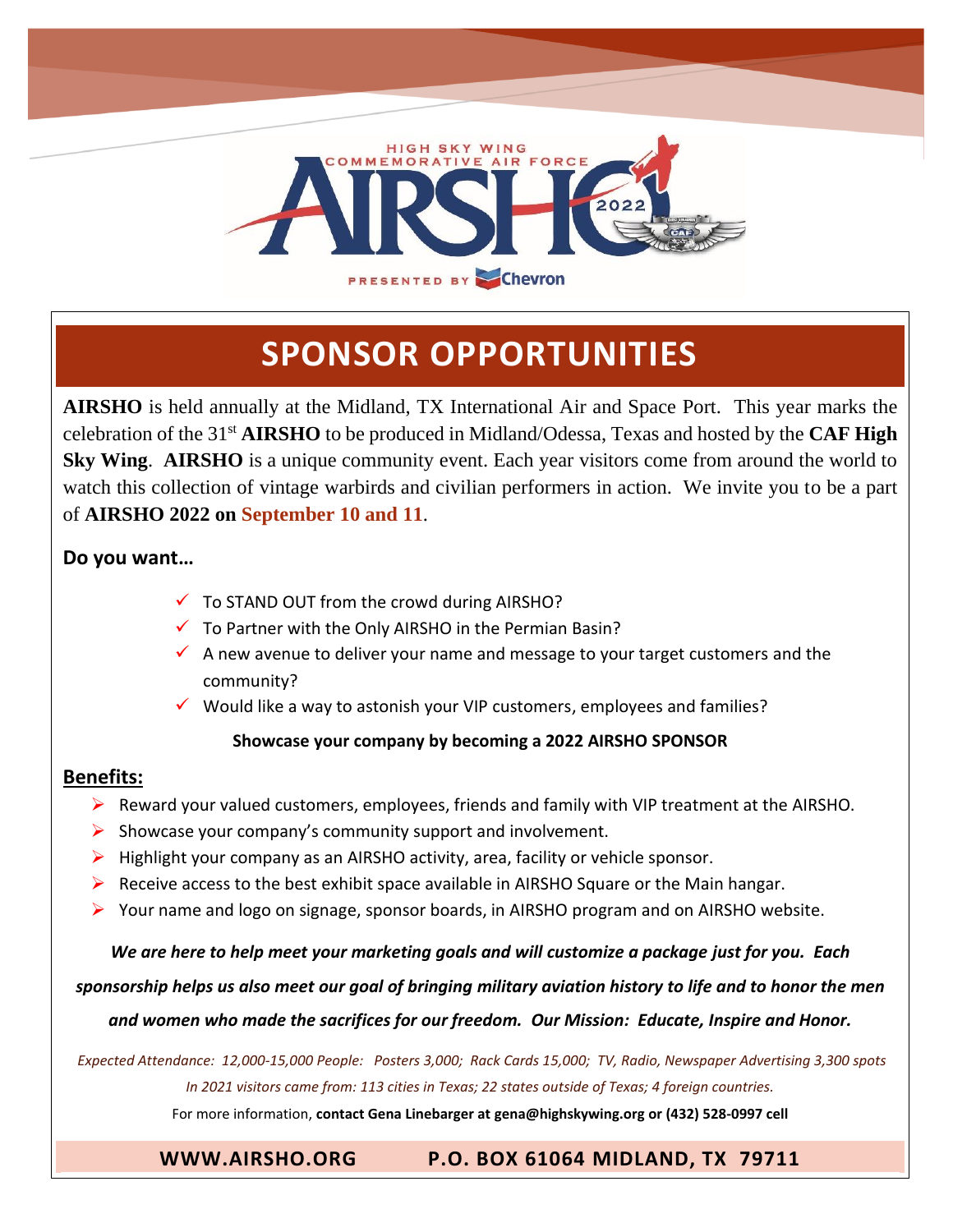



| <b>Sponsor</b><br><b>Benefits</b>                                     | <b>Diamond</b><br><b>Sponsor</b><br>\$25,000                               | <b>Ruby</b><br><b>Sponsor</b><br>\$20,000                                  | <b>Platinum</b><br><b>Sponsor</b><br>\$10,000                             | <b>Gold</b><br><b>Sponsor</b><br>\$5,000                 | <b>Shock Wave</b><br><b>Jet Truck</b><br><b>Sponsor</b><br>\$5,000 | $P-40$<br><b>Warhawk</b><br><b>Sponsor</b><br>\$5,000    |
|-----------------------------------------------------------------------|----------------------------------------------------------------------------|----------------------------------------------------------------------------|---------------------------------------------------------------------------|----------------------------------------------------------|--------------------------------------------------------------------|----------------------------------------------------------|
| <b>Fighter</b><br><b>Squadron Chalet</b><br><b>Lunch &amp; Drinks</b> | 4 VIP Tables<br>Sat & Sun<br>32 Guests<br>16 VIP parking<br>passes per day | 3 VIP Tables<br>Sat & Sun<br>24 Guests<br>12 VIP parking<br>passes per day | 2 VIP Tables<br>Sat & Sun<br>16 Guests<br>8 VIP parking<br>passes per day | 6 Guests<br>Sat & Sun<br>3 VIP parking<br>passes per day | 6 Guests<br>Sat & Sun<br>3 VIP parking<br>passes per day           | 6 Guests<br>Sat & Sun<br>3 VIP parking<br>passes per day |
| <b>Advertisement</b><br>in AIRSHO<br>Program                          | <b>Full Page</b>                                                           | <b>Full Page</b>                                                           | Half Page                                                                 | Quarter Page                                             | Quarter Page                                                       | Quarter Page                                             |
| <b>Public</b><br>Announcement<br>at AIRSHO                            | At Least 7 per<br>Day                                                      | At Least 5 per<br>Day                                                      | At Least 4 per<br>Day                                                     | At Least 3 per<br>Day                                    | At Least 3 per<br>Day                                              | At Least 3 per<br>Day                                    |
| Logo on All<br><b>Sponsor Boards</b><br>at Entrances                  | Yes                                                                        | Yes                                                                        | Yes                                                                       | Yes                                                      | Yes                                                                | Yes                                                      |
| <b>Outdoor Exhibit</b><br><b>Space</b>                                | Yes                                                                        | Yes                                                                        | Yes                                                                       | Yes                                                      | Yes                                                                | Yes                                                      |
| <b>On-Site Banners</b>                                                | 6 Full Color                                                               | 5 Full Color                                                               | 4 Full Color                                                              | 3 Full Color                                             | 3 Full Color                                                       | 3 Full Color                                             |
| General<br><b>Admission</b><br><b>Tickets</b>                         | 125                                                                        | 75                                                                         | 75                                                                        | 30                                                       | 30                                                                 | 30                                                       |
| <b>AIRSHO Website</b><br>Recognition                                  | Logo on<br>Main Page                                                       | Logo on<br>Main Page                                                       | Logo on<br>Main Page                                                      | Logo on<br>Main Page                                     | Logo on<br>Main Page                                               | Logo on<br>Main Page                                     |
| Name on<br><b>Sponsor Page in</b><br>Program                          | Yes                                                                        | Yes                                                                        | Yes                                                                       | Yes                                                      | Yes                                                                | Yes                                                      |

**FOR MORE INFORMATION, CONTACT [GENA@HIGHSKYWING.ORG](mailto:gena@highskywing.org)**

OR (432) 528-0997 CELL

**WWW.AIRSHO.ORG**

SPONSOR PACKAGES MAY BE CUSTOMIZED FOR YOUR COMPANY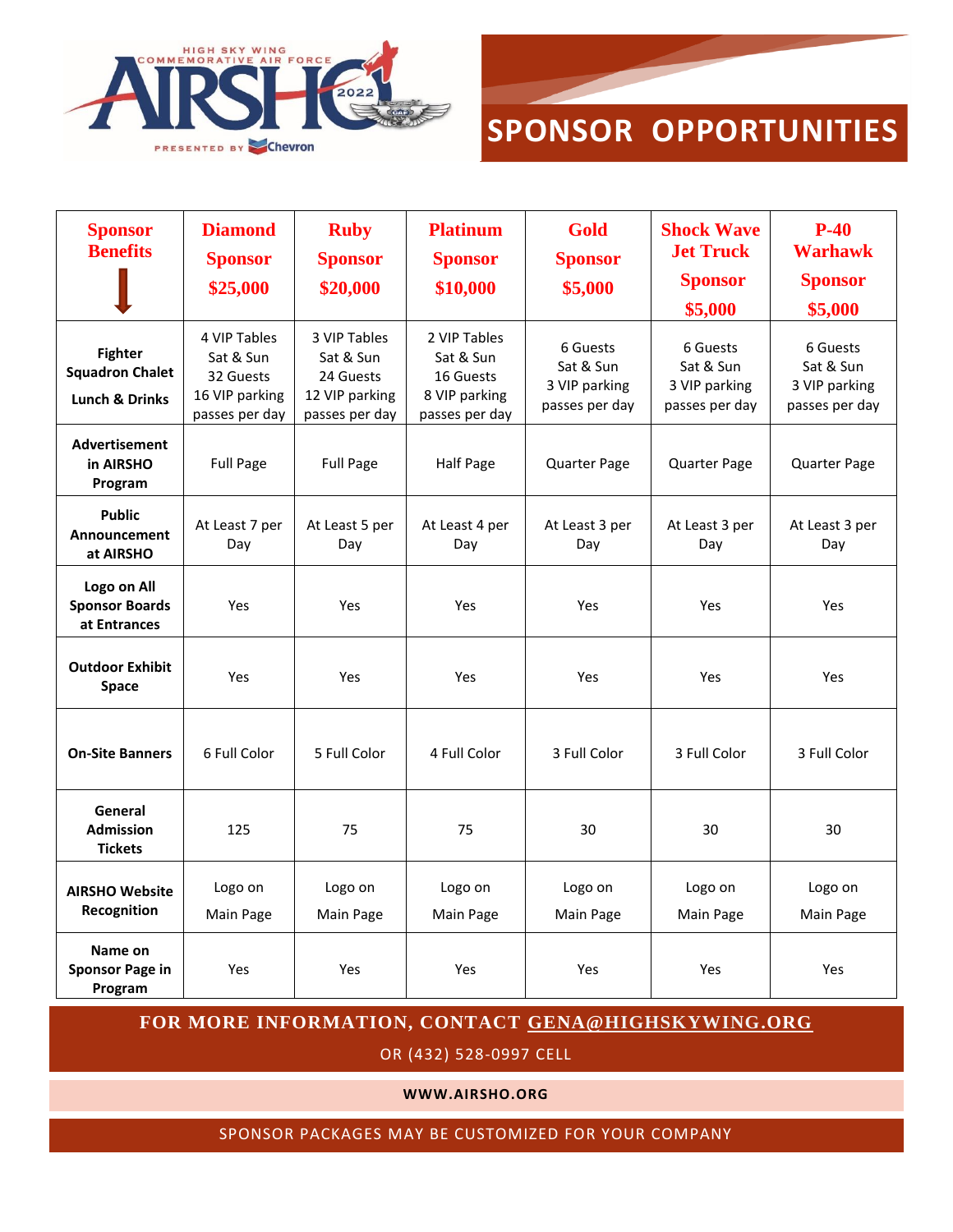



| <b>Sponsor</b><br><b>Benefits</b>                    | <b>Silver</b><br><b>Sponsor</b><br>\$2,500             | <b>Golf Cart</b><br><b>Sponsor</b><br>\$2,500          | <b>AIRSHO</b><br>Program<br><b>Sponsor</b><br>\$2,500  | <b>Bronze</b><br><b>Sponsor</b><br>\$1,500 | <b>Pilot</b><br><b>Sponsor</b><br>\$1,000 | <b>Co-Pilot</b><br><b>Sponsor</b><br>\$500 |
|------------------------------------------------------|--------------------------------------------------------|--------------------------------------------------------|--------------------------------------------------------|--------------------------------------------|-------------------------------------------|--------------------------------------------|
| Fighter Squadron<br>Chalet<br>Lunch & Drinks         | 2 Guests<br>Sat & Sun<br>1 VIP parking<br>pass per day | 2 Guests<br>Sat & Sun<br>1 VIP parking<br>pass per day | 2 Guests<br>Sat & Sun<br>1 VIP parking<br>pass per day | N/A                                        | N/A                                       | N/A                                        |
| Advertisement in<br>AIRSHO Program                   | <b>Business card</b><br>size                           | <b>Business card</b><br>size                           | <b>Business card</b><br>size                           | N/A                                        | N/A                                       | N/A                                        |
| Public<br>Announcement<br>at AIRSHO                  | At Least 2<br>per Day                                  | At Least 3<br>per Day                                  | At Least 2<br>per Day                                  | 1 per Day                                  | 1 per Day                                 | N/A                                        |
| Logo on All<br><b>Sponsor Boards</b><br>at Entrances | Yes                                                    | Yes                                                    | Yes                                                    | Yes                                        | N/A                                       | N/A                                        |
| Outdoor Exhibit<br>Space                             | Yes                                                    | Yes                                                    | Yes                                                    | N/A                                        | N/A                                       | N/A                                        |
| On-Site Banners                                      | 2 Full Color                                           | 2 Full Color                                           | 2 Full Color                                           | 1 Full Color                               | 1 Color                                   | N/A                                        |
| General<br>Admission<br>Tickets                      | 15                                                     | 15                                                     | 15                                                     | 8                                          | 6                                         | 4                                          |
| AIRSHO Website<br>Recognition                        | Logo on<br>Sponsor Page                                | Logo on<br>Sponsor Page                                | Logo on<br>Sponsor Page                                | Listing on<br>Sponsor Page                 | Listing on<br>Sponsor Page                | Listing on<br>Sponsor Page                 |
| Name on<br>Sponsor Page in<br>Program                | Yes                                                    | Yes                                                    | Yes                                                    | Yes                                        | Yes                                       | Yes                                        |

LET US CUSTOMIZE YOUR SPONSORSHIP